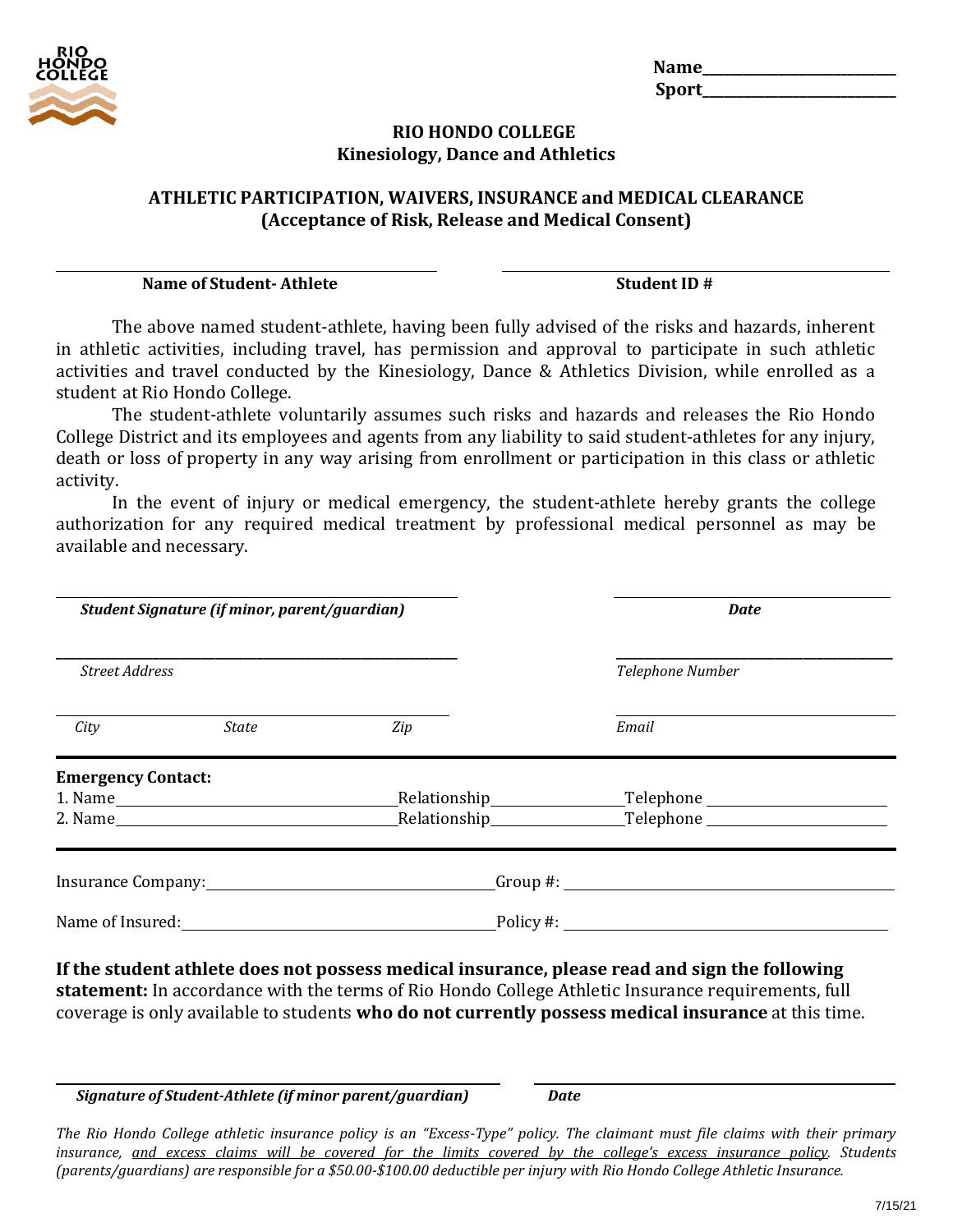

**Name\_\_\_\_\_\_\_\_\_\_\_\_\_\_\_\_\_\_\_\_\_\_\_\_\_\_\_\_ Sport\_\_\_\_\_\_\_\_\_\_\_\_\_\_\_\_\_\_\_\_\_\_\_\_\_\_\_\_**

# *Medical Authorization Release*

The Kinesiology, Dance & Athletics (KDA) Division at Rio Hondo College would like to inform you of your rights as they pertain to medical treatments, injuries and the release of medical information. The sports medicine staff at Rio Hondo College is directly responsible for injury prevention and all health care provisions for the intercollegiate athlete. An appointed Physician and the Certified Athletic Trainers' are directly responsible for all phases of health care in the athletic environment.

All medical information is confidential and will be used by authorized medical staff and trustees which include: Team Physicians, Certified Athletic Trainers, Athletic Training Student Interns, Athletic Director, Dean of KDA, athletic insurance specialist, Head Coach and Equipment Specialists. The medical information used or disclosed will be specific to your current injury or overall health status. Only the minimum necessary information will be released to accomplish the intended purpose.

This authorization will remain in force and active for the duration of your athletic eligibility or until any outstanding insurance claims have been settled. You, the student-athlete, have the right to revoke this authorization at any time in writing. If you choose to revoke this authorization, you will be unable to continue athletic competition at Rio Hondo College. Please understand that any information disclosed to any individuals outside this covered entity may be subject to re-disclosure by the recipient and is no longer protected by this rule.

I, authorize the athletic medical staff and trustees mentioned above, to use my medical information for my personal wellness and the safety of others.

*Student-Athletes Name (Print) Student-Athletes Signature Date*

*If minor (parent/guardian signature) Sport*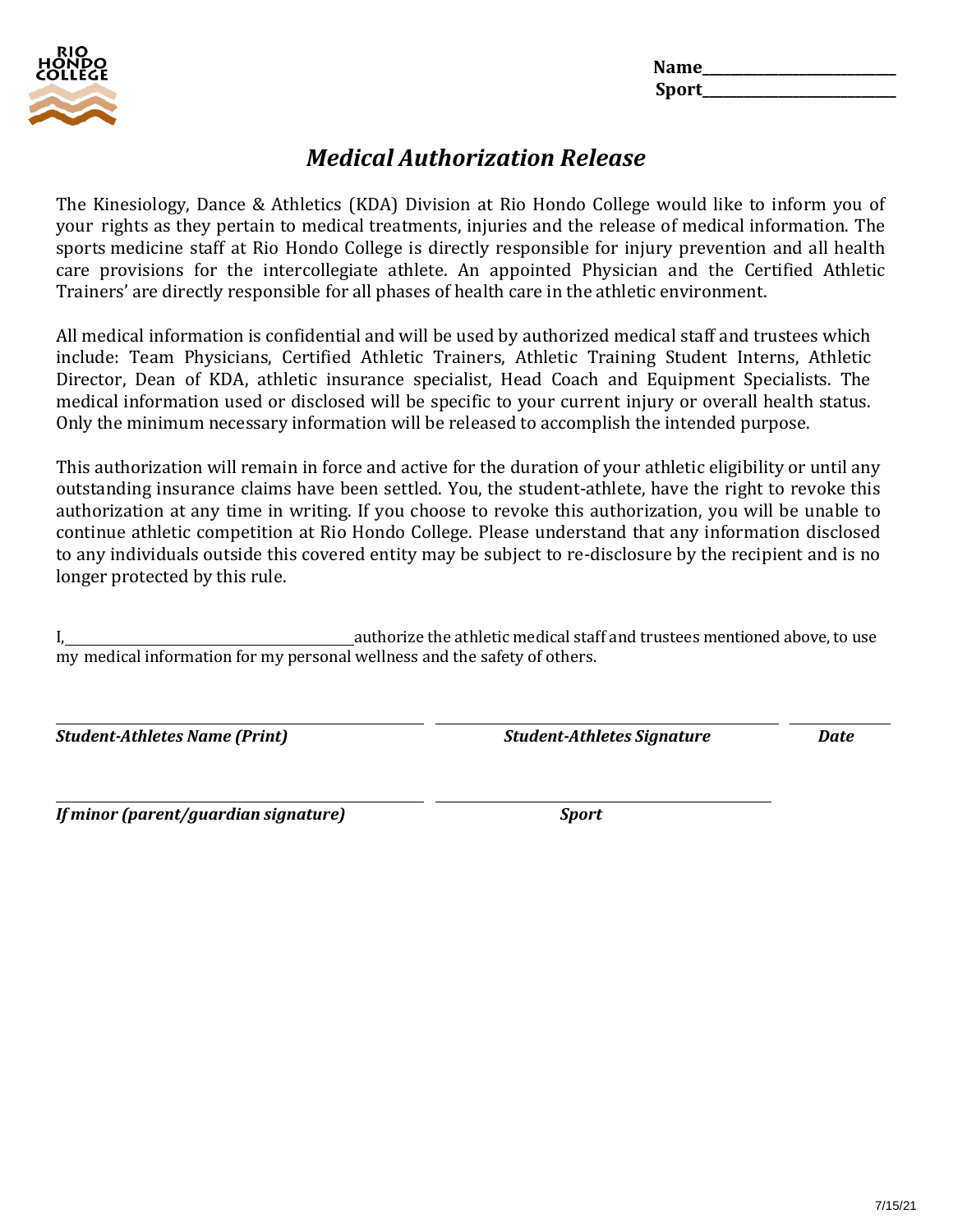

**Name\_\_\_\_\_\_\_\_\_\_\_\_\_\_\_\_\_\_\_\_\_\_\_\_\_\_\_\_ Sport\_\_\_\_\_\_\_\_\_\_\_\_\_\_\_\_\_\_\_\_\_\_\_\_\_\_\_\_**

## *Consent to Treat Minors*

| Student-Athlete: | $\Omega$ | √n∩rt |
|------------------|----------|-------|
|                  |          |       |

I hereby authorize the Certified Athletic Trainers' at Rio Hondo College to render my minor, medical services, including preventative, rehabilitative and first aid treatment they deem necessary for the overall well being of my child, prior to, during and post participation in their sport. I hereby authorize the Certified Athletic Trainers' at Rio Hondo College to provide my minor, emergency medical services, including transportation to a local medical facility, if deemed necessary. I understand it is the intent of the Certified Athletic Trainers' at Rio Hondo College to uphold and implement only the highest ethical practices in their profession when providing medical services to my minor.

I hereby grant permission to the attending Physician to provide medical services deemed necessary for the overall well being of my minor. This may include an orthopedic evaluation, anatomic palpations, minor medical treatments, x-rays, surgery, and or casting. I understand that if my child sustains an injury, attempts will be made to contact me, or the minor's secondary emergency contact to notify me of my minor's status. I hereby understand, that if medical personnel, is unable to communicate my child's current status with me, I hereby consent for emergent or urgent care to be administered in the best interest of my minor's well being.

I hereby understand that in the event that medical emergency arises that involves my minor; all efforts will be made by Rio Hondo College Athletic Training staff to contact me as soon as possible.

| Signature of Parent/Guardian of Minor | Date |
|---------------------------------------|------|
|                                       |      |

*Signature of Student-Athlete Date*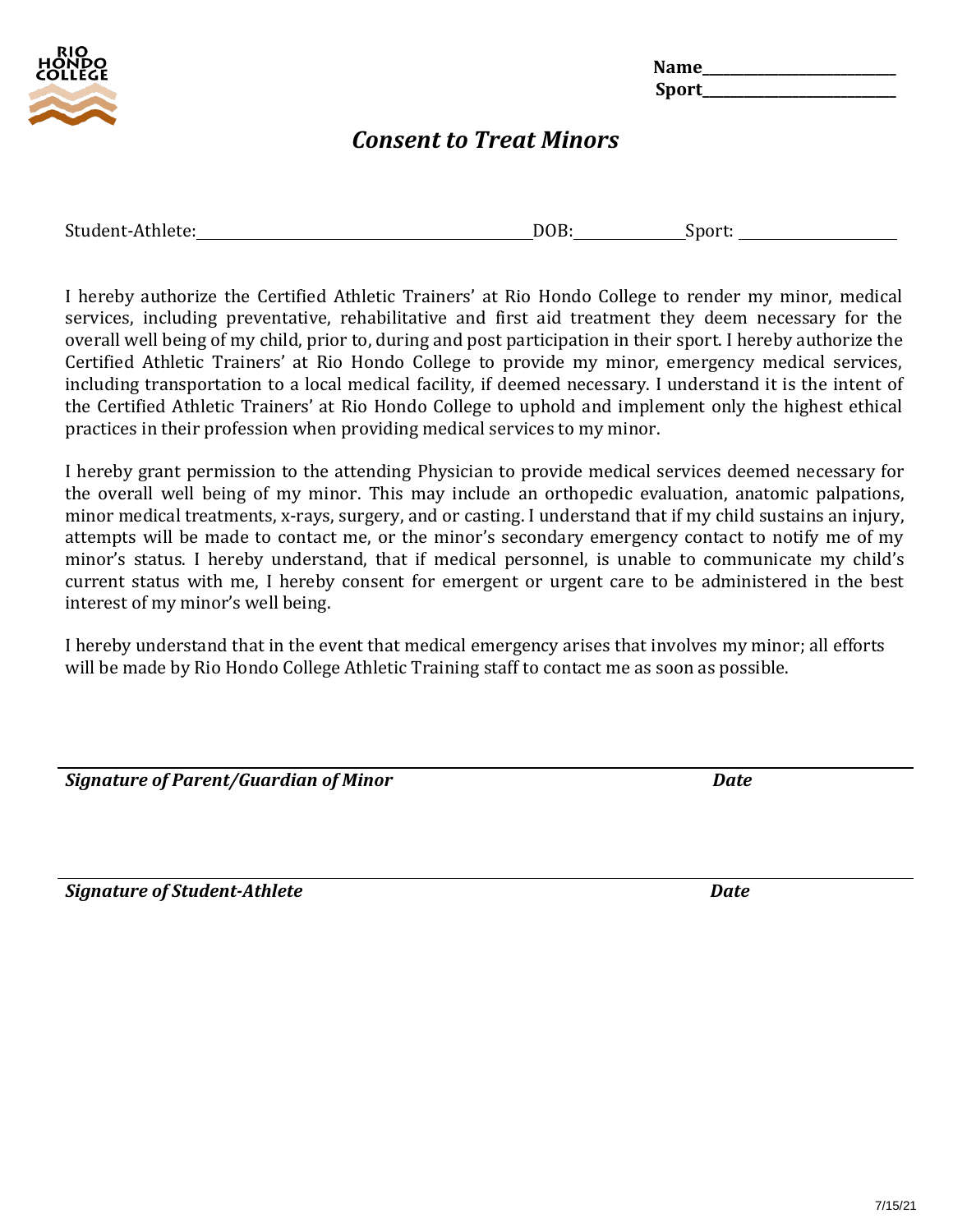# CONCUSSION

<sup>A</sup> fact sheet for student-athletes

#### **What is a concussion?**

#### **A concussion is a brain injury that:**

- Is caused by a blow to the head or body.
- From contact with another player, hitting a hard surface such as the ground, ice or floor, or being hit by a piece of equipment such as a bat, lacrosse stick or field hockey ball.
- Can change the way your brain normally works.
- Can range from mild to severe.
- Presents itself differently for each athlete.
- Can occur during practice or competition in ANY sport.
- **Can happen even if you do not lose consciousness.**

#### **How can I prevent a concussion?**

**Basic steps you can take to protect yourself from concussion:**

- Do not initiate contact with your head or helmet. You can still get a concussion if you are wearing a helmet.
- Avoid striking an opponent in the head. Undercutting, flying elbows, stepping on a head, checking an unprotected opponent, and sticks to the head all cause concussions.
- Follow your athletics department's rules for safety and the rules of the sport.
- Practice good sportsmanship at all times.
- Practice and perfect the skills of the sport.

#### **What are the symptoms of a concussion?**

You can't see a concussion, but you might notice some of the symptoms right away. Other symptoms can show up hours or days after the injury. Concussion symptoms include:

- Amnesia.
- Confusion.
- Headache.
- Loss of consciousness.
- Balance problems or dizziness.
- Double or fuzzy vision.
- Sensitivity to light or noise.
- Nausea (feeling that you might vomit).
- Feeling sluggish, foggy or groggy.
- Feeling unusually irritable.
- Concentration or memory problems (forgetting game plays, facts, meeting times).
- Slowed reaction time.

Exercise or activities that involve a lot of concentration, such as studying, working on the computer, or playing video games may cause concussion symptoms (such as headache or tiredness) to reappear or get worse.

#### **What should I do if I think I have a concussion?**

**Don't hide it.** Tell your athletic trainer and coach**.** Never ignore a blow to the head. Also,tell your athletic trainer and coach if one of your teammates might have a concussion.

Sports have injury timeouts and player substitutions so that you can get checked out.

**Report it.** Do not return to participation in a game, practice or other activity with symptoms. The sooner you get checked out, the sooner you may be able to return to play.

**Get checked out.** Your team physician, athletic trainer, or health care professional can tell you if you have had a concussion and when you are cleared to return to play. A concussion can affect your ability to perform everyday activities, your reaction time,balance, sleep and classroom performance.

**Take time to recover.** If you have had a concussion, your brain needs time to heal. Whileyour brain is still healing, you are much more likely to have a repeat

## **it's better to miss one game than the Whole season. When in doubt, get checked out.**

For more information and resources, visit [www.NCAA.org/health-safety](http://www.ncaa.org/health-safety) and [www.CDC.gov/Concussion.](http://www.cdc.gov/Concussion)



*Reference to any commercial entity or product or service on this page should not be construed as an endorsement by the Government of the company or its products or services.*

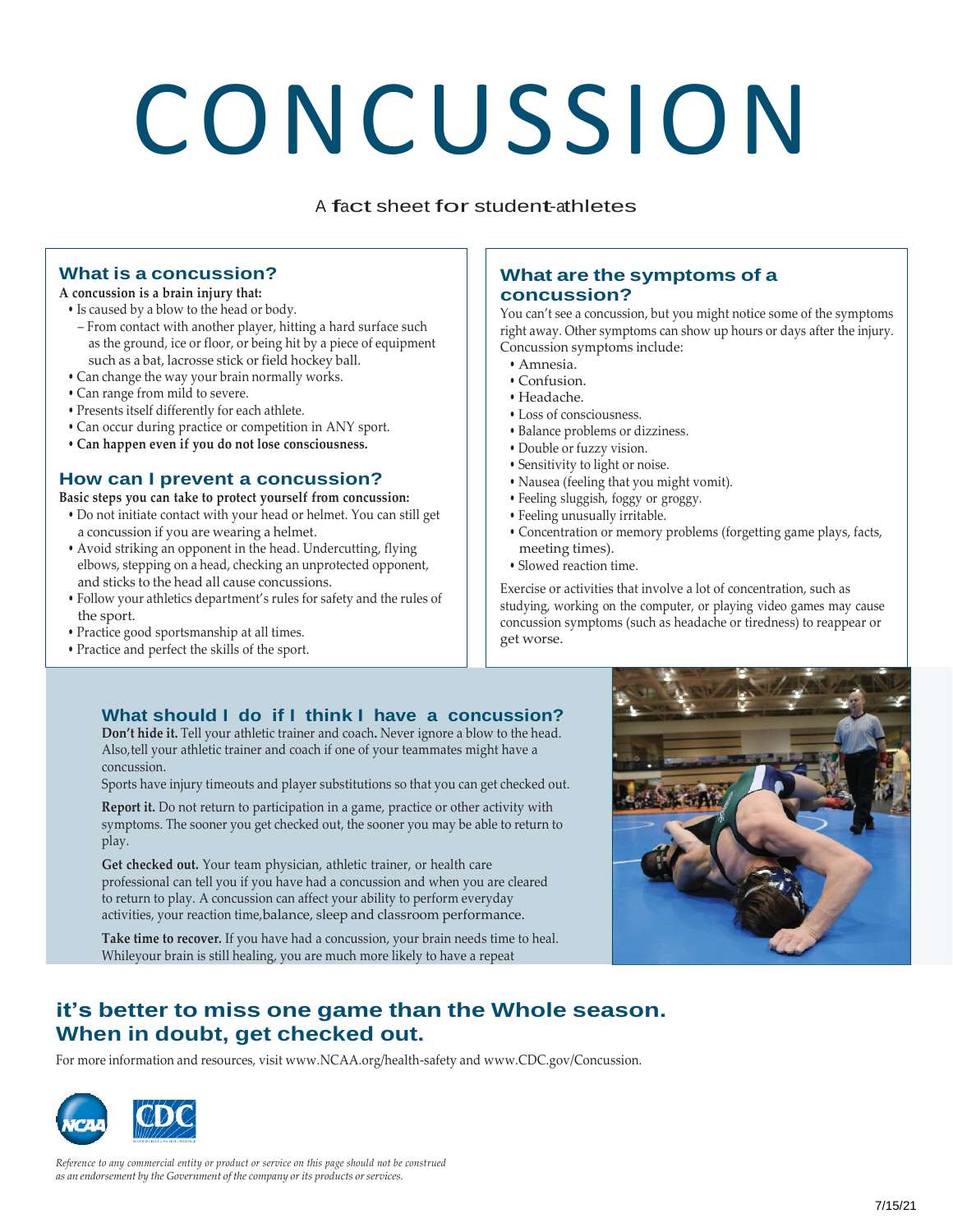

## **RIO HONDO COLLEGE ATHLETIC TRAINING**

Student-Athlete Concussion Statement

# **After reading the NCAA Concussion fact sheet, I am aware of the following information (please initialfor each):**

|           | A concussion is a brain injury, which I am responsible for reporting to my team Physician or                   |
|-----------|----------------------------------------------------------------------------------------------------------------|
| (Initial) | Certified Athletic Trainer.                                                                                    |
| (Initial) | A concussion can affect my ability to perform everyday activities, and affect reaction time,                   |
|           | balance, sleep, and classroom performance.                                                                     |
|           | Concussion aren't visual, but I might notice some of the symptoms right away. Other                            |
| (Initial) | symptoms can show up hours or days after the injury.                                                           |
|           | If I suspect a teammate has a concussion, I am responsible for reporting the injury to my team                 |
| (Initial) | Physician or Certified Athletic Trainer.                                                                       |
|           | I will not return to play in a game or practice if I have received a blow to the head or body that             |
| (Initial) | results in concussion-related symptoms.                                                                        |
|           | Following a concussion, the brain needs time to heal. I understand I am more likely to have a repeat           |
| (Initial) | concussion if I return to play before your symptoms resolve.                                                   |
|           | In rare cases, repeat concussions can cause permanent brain damage, and even death.                            |
| (Initial) |                                                                                                                |
|           | , have read and understand the NCAA Concussion Fact Sheet. I                                                   |
|           | understand it is my responsibility to report all injuries and illnesses to my Certified Athletic Trainer (ATC) |
|           | and/or team Physician.                                                                                         |
|           |                                                                                                                |

Signature of Student-Athlete **Date** Date Date

Printed name of Student-Athlete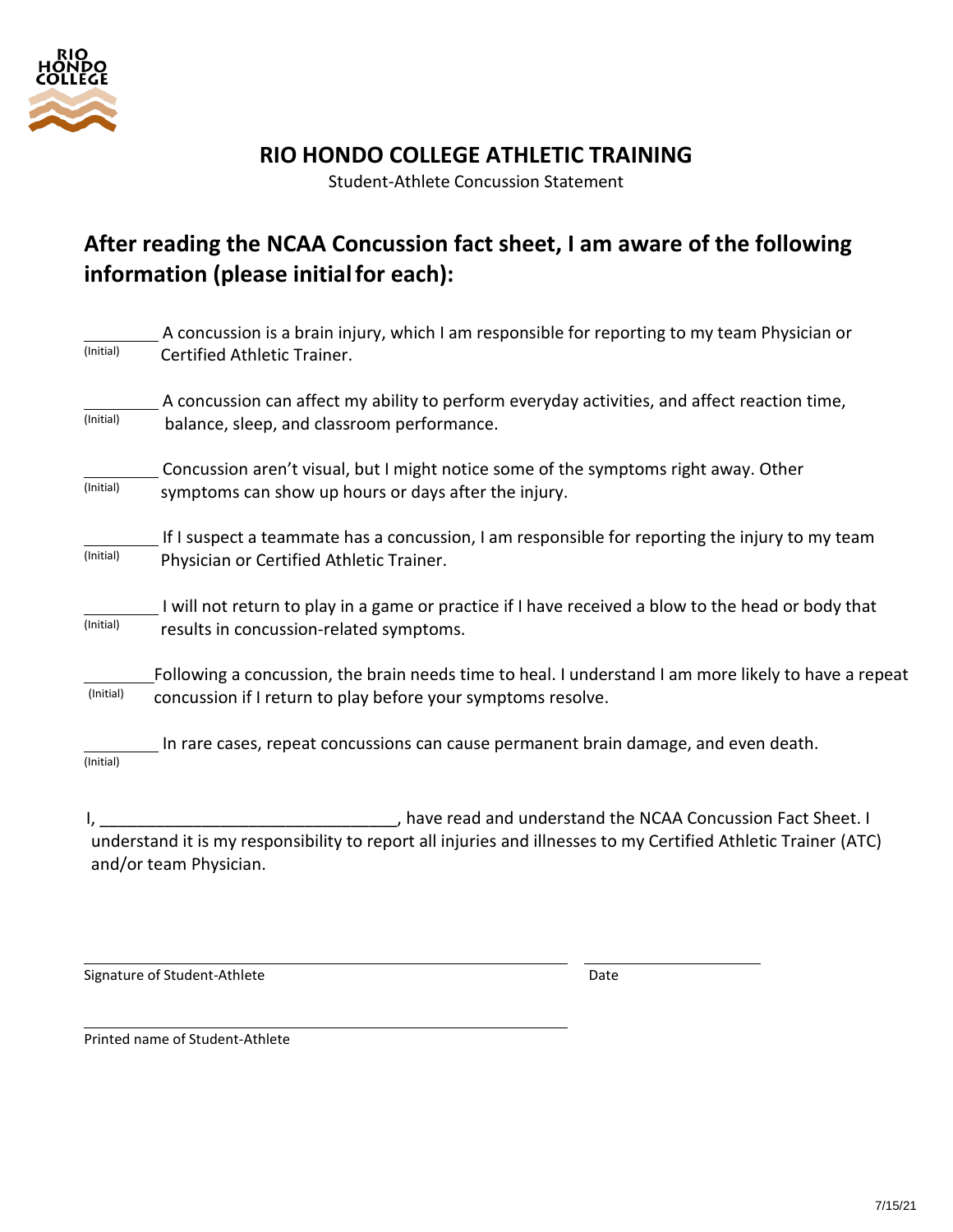## ■ **Preparticipation Physical Evaluation HISTORY FORM**

(Note: This form is to be filled out by the patient and parent prior to seeing the physician. The physician should keep this form in the chart.)

|                                                | Sex ________ Age __________ Grade ____________ School___________________________ |                |           |                          | Spot(s)                                                                                                                                                            |     |           |
|------------------------------------------------|----------------------------------------------------------------------------------|----------------|-----------|--------------------------|--------------------------------------------------------------------------------------------------------------------------------------------------------------------|-----|-----------|
|                                                |                                                                                  |                |           |                          | Medicines and Allergies: Please list all of the prescription and over-the-counter medicines and supplements (herbal and nutritional) that you are currently taking |     |           |
| Do you have any allergies?<br>$\Box$ Medicines | $\Box$ Yes $\Box$ No If yes, please identify specific allergy below.             | $\Box$ Pollens |           | $\Box$ Food              | $\Box$ Stinging Insects                                                                                                                                            |     |           |
|                                                | Explain "Yes" answers below. Circle questions you don't know the answers to.     |                |           |                          |                                                                                                                                                                    |     |           |
| <b>GENERAL QUESTIONS</b>                       |                                                                                  | <b>Yes</b>     | <b>No</b> | <b>MEDICAL QUESTIONS</b> |                                                                                                                                                                    | Yes | <b>No</b> |
|                                                |                                                                                  |                |           |                          |                                                                                                                                                                    |     |           |

| 1. Has a doctor ever denied or restricted your participation in sports for<br>any reason?                                                                                                                            |     |           | 26. Do you cough, wheeze, or have difficulty breathing during or<br>after exercise?                                    |  |
|----------------------------------------------------------------------------------------------------------------------------------------------------------------------------------------------------------------------|-----|-----------|------------------------------------------------------------------------------------------------------------------------|--|
| 2. Do you have any ongoing medical conditions? If so, please identify                                                                                                                                                |     |           | 27. Have you ever used an inhaler or taken asthma medicine?                                                            |  |
| below: □ Asthma □ Anemia □ Diabetes □ Infections                                                                                                                                                                     |     |           | 28. Is there anyone in your family who has asthma?                                                                     |  |
| Other:<br>3. Have you ever spent the night in the hospital?                                                                                                                                                          |     |           | 29. Were you born without or are you missing a kidney, an eye, a testicle<br>(males), your spleen, or any other organ? |  |
| 4. Have you ever had surgery?                                                                                                                                                                                        |     |           | 30. Do you have groin pain or a painful bulge or hernia in the groin area?                                             |  |
| HEART HEALTH QUESTIONS ABOUT YOU                                                                                                                                                                                     | Yes | <b>No</b> | 31. Have you had infectious mononucleosis (mono) within the last month?                                                |  |
| 5. Have you ever passed out or nearly passed out DURING or                                                                                                                                                           |     |           | 32. Do you have any rashes, pressure sores, or other skin problems?                                                    |  |
| AFTER exercise?                                                                                                                                                                                                      |     |           | 33. Have you had a herpes or MRSA skin infection?                                                                      |  |
| 6. Have you ever had discomfort, pain, tightness, or pressure in your<br>chest during exercise?                                                                                                                      |     |           | 34. Have you ever had a head injury or concussion?                                                                     |  |
| 7. Does your heart ever race or skip beats (irregular beats) during exercise?                                                                                                                                        |     |           | 35. Have you ever had a hit or blow to the head that caused confusion,<br>prolonged headache, or memory problems?      |  |
| 8. Has a doctor ever told you that you have any heart problems? If so,                                                                                                                                               |     |           | 36. Do you have a history of seizure disorder?                                                                         |  |
| check all that apply:<br>$\Box$ High blood pressure<br>$\Box$ A heart murmur                                                                                                                                         |     |           | 37. Do you have headaches with exercise?                                                                               |  |
| $\Box$ High cholesterol<br>$\Box$ A heart infection<br>$\Box$ Kawasaki disease<br>Other:                                                                                                                             |     |           | 38. Have you ever had numbness, tingling, or weakness in your arms or<br>legs after being hit or falling?              |  |
| 9. Has a doctor ever ordered a test for your heart? (For example, ECG/EKG,<br>echocardiogram)                                                                                                                        |     |           | 39. Have you ever been unable to move your arms or legs after being hit<br>or falling?                                 |  |
| 10. Do you get lightheaded or feel more short of breath than expected                                                                                                                                                |     |           | 40. Have you ever become ill while exercising in the heat?                                                             |  |
| during exercise?                                                                                                                                                                                                     |     |           | 41. Do you get frequent muscle cramps when exercising?                                                                 |  |
| 11. Have you ever had an unexplained seizure?                                                                                                                                                                        |     |           | 42. Do you or someone in your family have sickle cell trait or disease?                                                |  |
| 12. Do you get more tired or short of breath more quickly than your friends                                                                                                                                          |     |           | 43. Have you had any problems with your eyes or vision?                                                                |  |
| during exercise?                                                                                                                                                                                                     |     |           | 44. Have you had any eye injuries?                                                                                     |  |
| HEART HEALTH QUESTIONS ABOUT YOUR FAMILY                                                                                                                                                                             | Yes | <b>No</b> | 45. Do you wear glasses or contact lenses?                                                                             |  |
| 13. Has any family member or relative died of heart problems or had an<br>unexpected or unexplained sudden death before age 50 (including                                                                            |     |           | 46. Do you wear protective eyewear, such as goggles or a face shield?                                                  |  |
| drowning, unexplained car accident, or sudden infant death syndrome)?                                                                                                                                                |     |           | 47. Do you worry about your weight?                                                                                    |  |
| 14. Does anyone in your family have hypertrophic cardiomyopathy, Marfan<br>syndrome, arrhythmogenic right ventricular cardiomyopathy, long QT<br>syndrome, short QT syndrome, Brugada syndrome, or catecholaminergic |     |           | 48. Are you trying to or has anyone recommended that you gain or<br>lose weight?                                       |  |
| polymorphic ventricular tachycardia?                                                                                                                                                                                 |     |           | 49. Are you on a special diet or do you avoid certain types of foods?                                                  |  |
| 15. Does anyone in your family have a heart problem, pacemaker, or                                                                                                                                                   |     |           | 50. Have you ever had an eating disorder?                                                                              |  |
| implanted defibrillator?                                                                                                                                                                                             |     |           | 51. Do you have any concerns that you would like to discuss with a doctor?<br><b>FEMALES ONLY</b>                      |  |
| 16. Has anyone in your family had unexplained fainting, unexplained                                                                                                                                                  |     |           | 52. Have you ever had a menstrual period?                                                                              |  |
| seizures, or near drowning?<br><b>BONE AND JOINT QUESTIONS</b>                                                                                                                                                       | Yes | <b>No</b> | 53. How old were you when you had your first menstrual period?                                                         |  |
| 17. Have you ever had an injury to a bone, muscle, ligament, or tendon                                                                                                                                               |     |           | 54. How many periods have you had in the last 12 months?                                                               |  |
| that caused you to miss a practice or a game?                                                                                                                                                                        |     |           | Explain "yes" answers here                                                                                             |  |
| 18. Have you ever had any broken or fractured bones or dislocated joints?                                                                                                                                            |     |           |                                                                                                                        |  |
| 19. Have you ever had an injury that required x-rays, MRI, CT scan,<br>injections, therapy, a brace, a cast, or crutches?                                                                                            |     |           |                                                                                                                        |  |
| 20. Have you ever had a stress fracture?                                                                                                                                                                             |     |           |                                                                                                                        |  |
| 21. Have you ever been told that you have or have you had an x-ray for neck<br>instability or atlantoaxial instability? (Down syndrome or dwarfism)                                                                  |     |           |                                                                                                                        |  |
| 22. Do you regularly use a brace, orthotics, or other assistive device?                                                                                                                                              |     |           |                                                                                                                        |  |
| 23. Do you have a bone, muscle, or joint injury that bothers you?                                                                                                                                                    |     |           |                                                                                                                        |  |
| 24. Do any of your joints become painful, swollen, feel warm, or look red?                                                                                                                                           |     |           |                                                                                                                        |  |
| 25. Do you have any history of juvenile arthritis or connective tissue disease?                                                                                                                                      |     |           |                                                                                                                        |  |

I hereby state that, to the best of my knowledge, my answers to the above questions are complete and correct.

Signature of athlete **Signature of parent/guardian** Signature of parent/guardian **Signature of parent/guardian** Date

@2010 American Academy of Family Physicians, American Academy of Pediatrics, American College of Sports Medicine, American Medical Society for Sports Medicine, American Orthopaedic Society for Sports Medicine, and American Osteopathic Academy of Sports Medicine. Permission is granted to reprint for noncommercial, educational purposes with acknowledgment.<br>HE0503 HE0503 9-2681/0410